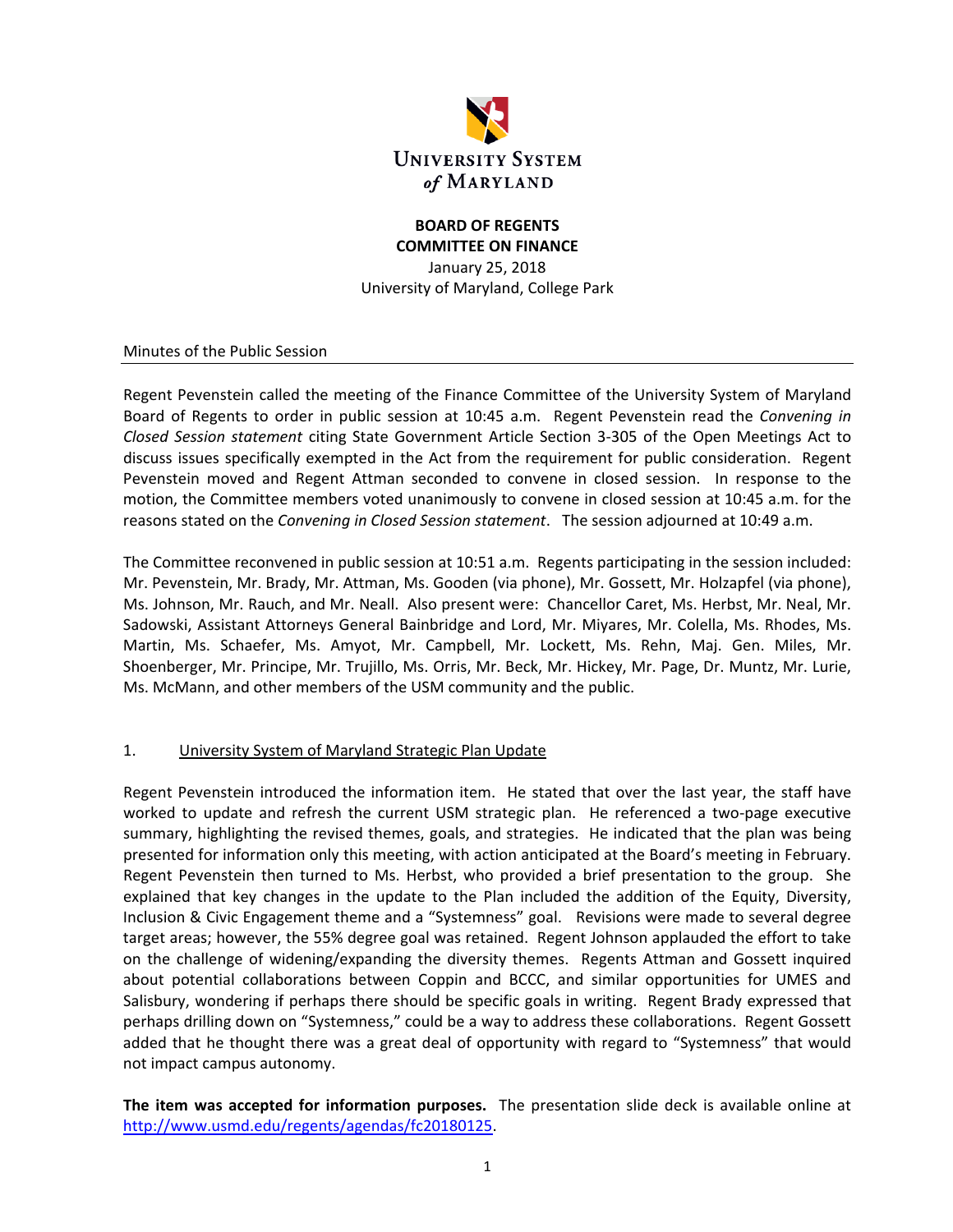#### 2. Discussion of FY 2017 USM Audited Financial Statements

Regent Pevenstein introduced the item. He stated that the annual audit of the System's financial statements had been completed by an independent audit firm, SB & Company. The firm issued a "clean opinion," which means that the financial statements have been presented fairly in all material respects for the years ended June 30, 2017 and 2016. Turning to Ms. Denson, she briefly discussed the highlights of the Audited Financial Statements. She drew attention to the pages in the financial statements that include the institutions of the System, as well as the Balance Sheet and Income Statements of the System's 19 affiliated foundations. Ms. Denson stated that when considering the financial strength of the System, the rating agencies take into account both the System institutions, as well as assets and debt of the affiliated foundations.

Ms. Denson noted that the total net position increased by \$355.6 million and that nearly all of the institutions met their individual fund balance goals for the fiscal year. She went on to say that the net pension liability for FY 2017 and FY 2016 is \$1,216 million and \$966 million, respectively. The increase is the result of the overall increase in the investment results in FY 2016. Turning to the "Financial Snapshot," Ms. Denson pointed out that the financial statements show an improvement in the key Balance Sheet Strength ratio used by the rating agencies—increasing from 163% to 168%. She recognized that taking into account Board‐approved commitments and authorizations that had yet to be reflected, a truer financial standing would show an increase from 112% to 119%.

# **The report was accepted for information purposes.**

# 3. University of Maryland, College Park: 2017 - 2030 Facilities Master Plan Up

Regent Pevenstein reminded everyone that Mr. Colella, the University's vice president, presented a new update to the campus Master Plan at the November meeting. As requested, Mr. Colella had provided the committee members with a response to the variety of questions that were posed by Regent Neall following the presentation. Regent Gossett asked about the need for additional parking structures in the future. Mr. Colella replied that new structures are anticipated, due to the fact that the construction of new facilities and the upcoming Purple Line will have an impact on the surface parking lots on the campus.

**The Finance Committee recommended that the Board of Regents approve the University of Maryland, College Park 2017 ‐ 2030 Facilities Master Plan Update, as presented at November's Committee meeting, in accordance with the Board's two‐step approval process. Approval of the Plan does not imply approval of capital projects or funding. These items will be reviewed through the normal procedures of the capital and operating budget processes.**

(Regent Pevenstein moved recommendation, seconded by Regent Brady; unanimously approved)

# 4. University of Maryland, College Park: University of Maryland College Park Foundation Right of Entry for Construction of the Innovate, Design and Engineer for America Factory Building

Regent Pevenstein explained that the University is requesting a "Right of Entry" for the Foundation, for the purpose of constructing the IDEA building on the campus. The new building will be adjacent and connected to the Kim Engineering Building. This project is budgeted at \$50 million and will be funded privately through the Foundation, with \$25 million from the recently announced \$219 million Clark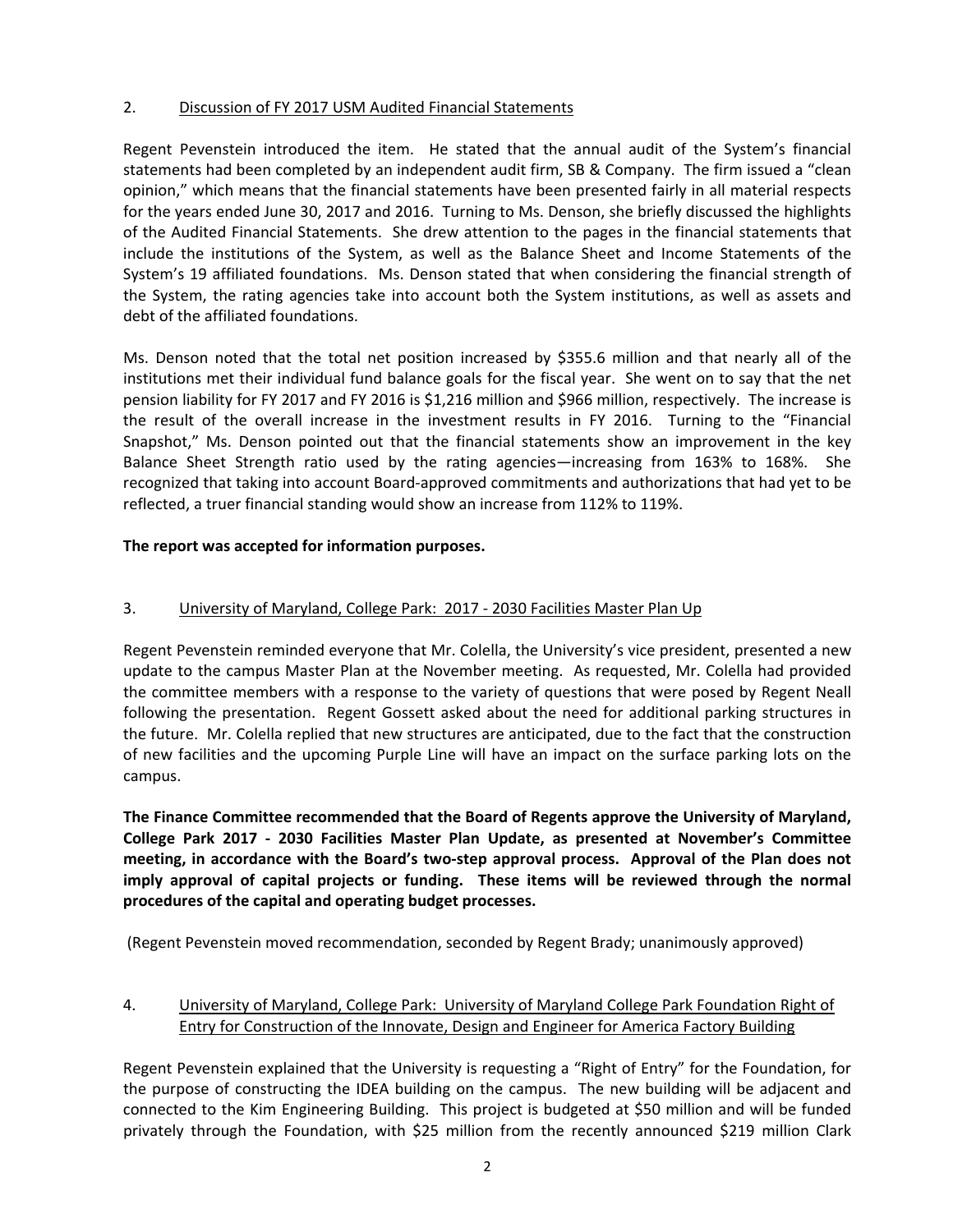Foundation Gift. Regent Pevenstein pointed out that all of the design, construction and equipment contracts will be secured by and be the responsibility of the Foundation. Regent Pevenstein added that the Foundation was committed to working closely with project managers in the University's Department of Capital Projects during the design, construction and equipping period—a commitment that he strongly supports.

Upon completion, the Foundation will convey the building to the University. Regent Pevenstein then invited Mr. Colella to speak to the project a little more. Mr. Colella reiterated that the campus staff would work closed with the Foundation, and noted that the campus' University House was constructed under a similar arrangement and in that case, the project was delivered in record time. In response to questions by Regent Rauch, Mr. Colella stated that the project is bonded and will meet the campus sustainability goals, etc.

**The Finance Committee recommended that the Board of Regents approve that the University of Maryland, College Park to grant access to its property to the Foundation for the purpose of constructing the IDEA Factory Building as described, to be funded with Foundation assets.**

(Regent Pevenstein moved recommendation, seconded by Regent Attman; unanimously approved)

# 5. University of Maryland, College Park: School of Public Health Building Increase in Project Authorization for Phase II—Conversion of Locker Rooms into STEM Facilities

Regent Pevenstein stated that the University is requesting an increase in budget authorization for the second phase of a project to covert space on the ground level of the School of Public Health into more useable space for the implementation of a new undergraduate STEM major, Public Health Science. At the time of its approval, the School of Public Health estimated that the new major had the potential of attracting about 500 students. Currently, the major, which started in 2015, has grown to 800 students and is projected to increase to 900 in spring 2018. Phase I, which included office space, was completed in December, 2016 at a cost of \$3.35 million. Phase II of the project was initially budgeted at \$4.9 million and approved under the authority of the Vice Chancellor for Administration and Finance in May 2016. Subsequently, the scope and budget increased to \$7.827 million. Since the project budget now exceeds \$5 million, Board of Regents approval is required.

Mr. Colella reaffirmed that there had been tremendous growth in the program and as such, more robust research labs were a necessity. He added that there had been cost escalation due to the one year extension. In response to a question from Regent Attman, Mr. Colella indicated that the facility previously housed the campus' main recreation facility, the north gym, and the locker space from that time still exists in the building. Since that time the facility had been repurposed.

# **The Finance Committee recommended that the Board of Regents approve for the University of Maryland, College Park, an increase in project authorization for phase II of the School of Public Health Building not to exceed \$7.827 million, as described.**

(Regent Pevenstein moved recommendation, seconded by Regent Johnson; unanimously approved)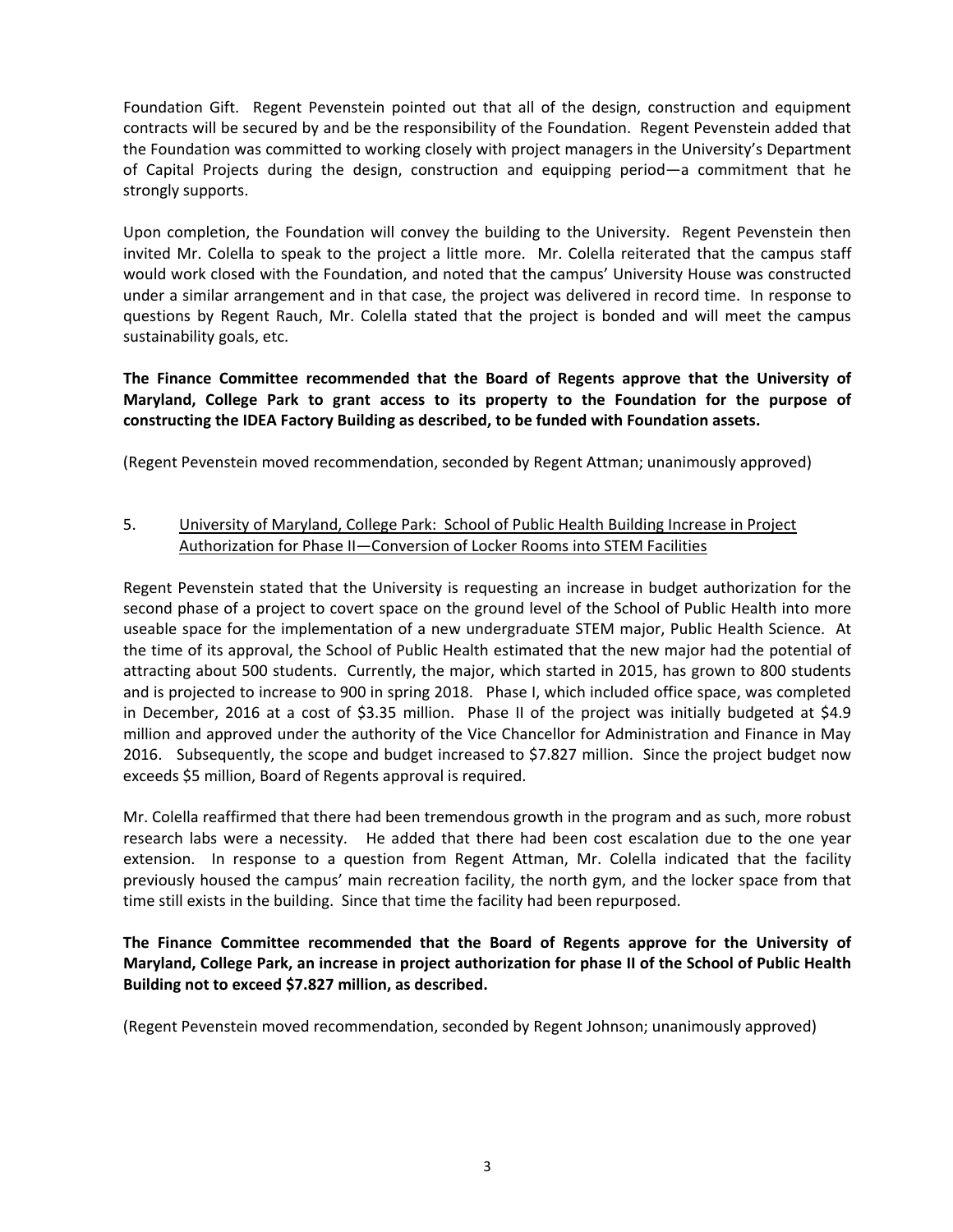#### 6. University of Maryland Eastern Shore: Amendments to the Hydroponic Greenhouse Covenant of Purpose, Use and Ownership

Regent Pevenstein addressed the next two inter-related items together. First, he stated, UMES is requesting approval to amend the Covenant of Purpose, Use and Ownership entered between the University and the Economic Development Administration of the U.S. Department of Commerce. The Covenant was established with respect to the Greenhouse constructed on campus in 1997. The greenhouse remained operational until November 2011, when it was severely damaged by fire. Under the original Covenant, the Greenhouse had a useful lifespan of twenty‐five years. Demolition of the damaged Greenhouse required formal approval by the Economic Development Administration. While EDA was agreeable to releasing UMES from the Covenant after 20 years—this would have been February 1, 2017–EDA was not informed of the fire in 2011. To ensure that UMES remains in compliance, an amended Covenant would need to extend for five years and sixty three days to cover the period during which the Greenhouse was not utilized without notifying EDA. He pointed out that approval of the amended Covenant is necessary in order to facilitate the construction of a new Agricultural and Research Center, which is the second of the two items.

Since the fire, UMES has worked with the University of Maryland and the State in hopes of restoring the greenhouse. Unfortunately, that restoration comes with a price tag of over \$14 million. Instead, UMES is seeking to develop an Agricultural Research and Education Center, which will contain specialized research laboratories, including three research greenhouses. This new facility would be funded via a combination of insurance proceeds (\$2.6 million); a reimbursable deductible anticipated from the State Treasurer (\$2.5 million); and an additional \$4.4 million from a USDA 1890 Facilities Grant Program. Regent Pevenstein recognized Ms. Martin, interim vice president, and Dr. Kairo, Dean of the School of Agricultural and Natural Sciences. Dr. Kairo indicated that the labs would be linked very effectively to the strategic plan, and added that he had no idea why EDA had not previously been informed of the fire.

**The Finance Committee recommended that the Board of Regents approve the amended Covenant of Purpose, Use and Ownership in order to facilitate construction of a new Agricultural and Research Center at the University of Maryland, Eastern Shore.**

(Regent Pevenstein moved recommendation, seconded by Regent Johnson; unanimously approved)

# 7. University of Maryland Eastern Shore: Construction of an Agricultural Research and Education Center

**The Finance Committee recommended that the Board of Regents approve for the University of Maryland Eastern Shore the construction of an Agricultural Research and Education Center in the amount shown for the purpose of agricultural research, teaching and extension including support for economic development activities on the Eastern Shore using USDA 1890 Land Grant Program.**

(Regent Pevenstein moved recommendation, seconded by Regent Attman; unanimously approved)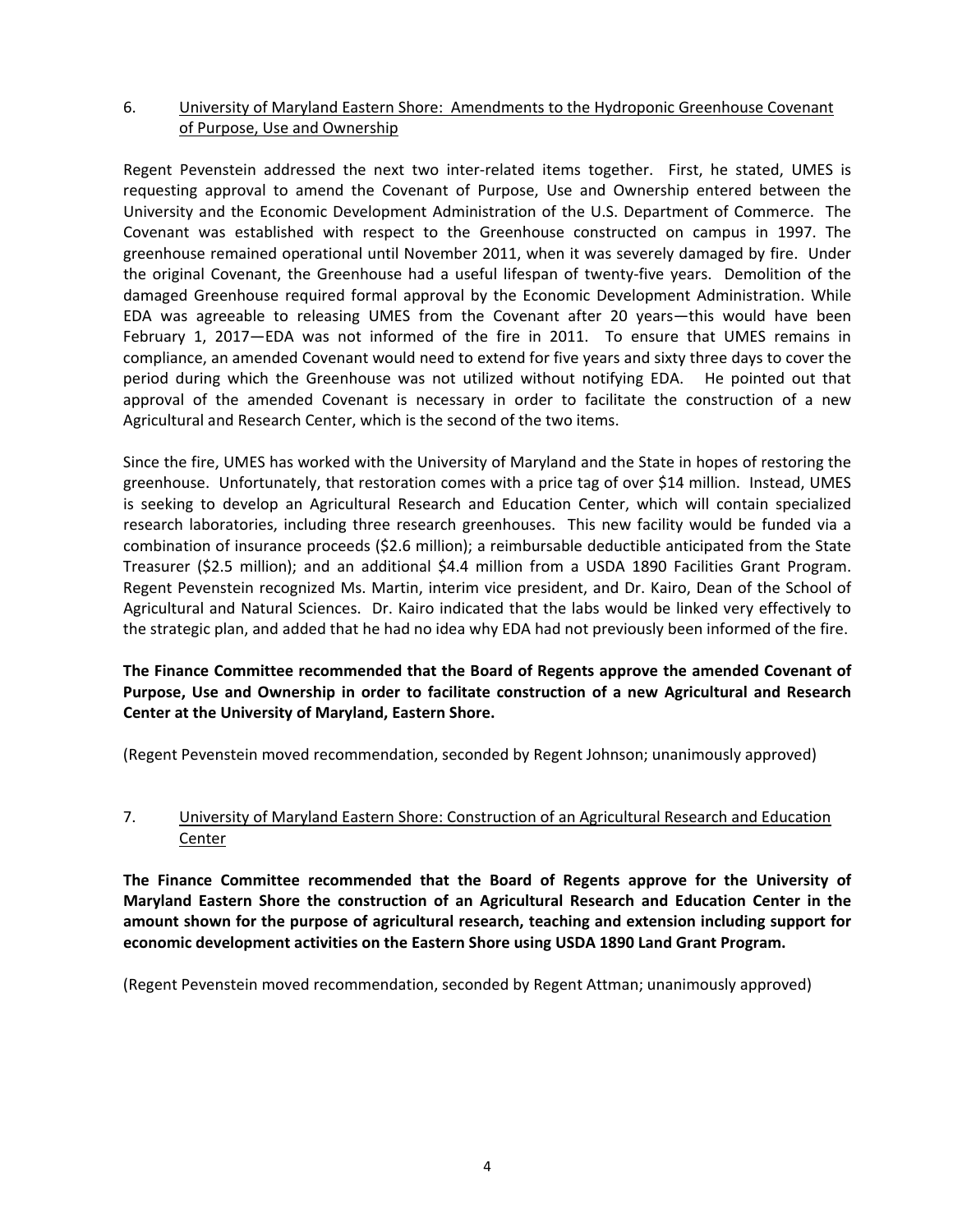#### 8. University of Maryland University College: Facilities and Equipment Maintenance Contract Renewal Option

Regent Pevenstein stated that UMUC is requesting approval to exercise the first three-year renewal option with the current contractor, AAA Complete Building Services, Inc. The University reports that it is satisfied with the current contractor's performance and believes outsourcing for these services to be the most cost effective and efficient way to provide maintenance for its buildings. The total amount to be spent for the contract is estimated to be approximately \$23.1 million. In response to a question about rebidding from Regent Attman, Mr. Lockett responded that the contract is very competitive, its terms call for a small increase tied to CPI, and that there is no need to rebid at this time.

# **The Finance Committee recommended that the Board of Regents approve for the University of Maryland University College to exercise the first, 3‐year renewal option for Facilities and Equipment Maintenance Services.**

(Regent Pevenstein moved recommendation, seconded by Regent Attman; unanimously approved)

# 9. University of Maryland University College: Online Digital Advertising Placement and Media Buying Services Renewal Options

Regent Pevenstein stated that UMUC has been under contract with Kepler, LLC since January, 2017 to provide online digital advertising placement and media buying services. UMUC is returning to the Board because it expects to exceed \$31.03 million—the amount that it was approved to spend in the first two years—prior to the end of the second year of the contract. At this time, UMUC is seeking approval to exercise its three remaining renewal options for an overall five‐year contract total of \$80 million. The Board's initial approval required UMUC to return with an assessment of the contract including its impact on enrollment. He noted that UMUC reports that its enrollment performance stateside improved significantly over the prior year, and recalled that information was also conveyed to the Committee when it heard the Enrollment Projections report in November. Turning to the vendor's performance, he cited several key points in the item: the volume of leads received increased by 54% while the cost per lead increased by only 8%; the percentage of the leads scored as "very high/high" increased from 21% to 44%; and dramatic improvements in lead quantity led to an increased number of new students in Summer (10.5%) and Fall (7.7%) this year over last year. Overall, UMUC believes it gained more and better leads at a slight increase in the cost per lead. President Miyares then addressed the Committee. He explained the concept of a "lead" —essentially a marketing term that refers to generating prospective interest/inquiry into a product. In the case of UMUC, that would be a customer clicking an ad and providing information. The leads are scored on their likelihood of becoming an enrollment. UMUC then focuses its resources accordingly on the stronger leads.

# **The Finance Committee recommended that the Board of Regents approve for the University of Maryland University College to exercise the remaining three one‐year renewal options for online digital advertising placement and media buying services. Overall, the total shall not exceed five years and \$80 million.**

(Regent Pevenstein moved recommendation, seconded by Regent Brady; unanimously approved)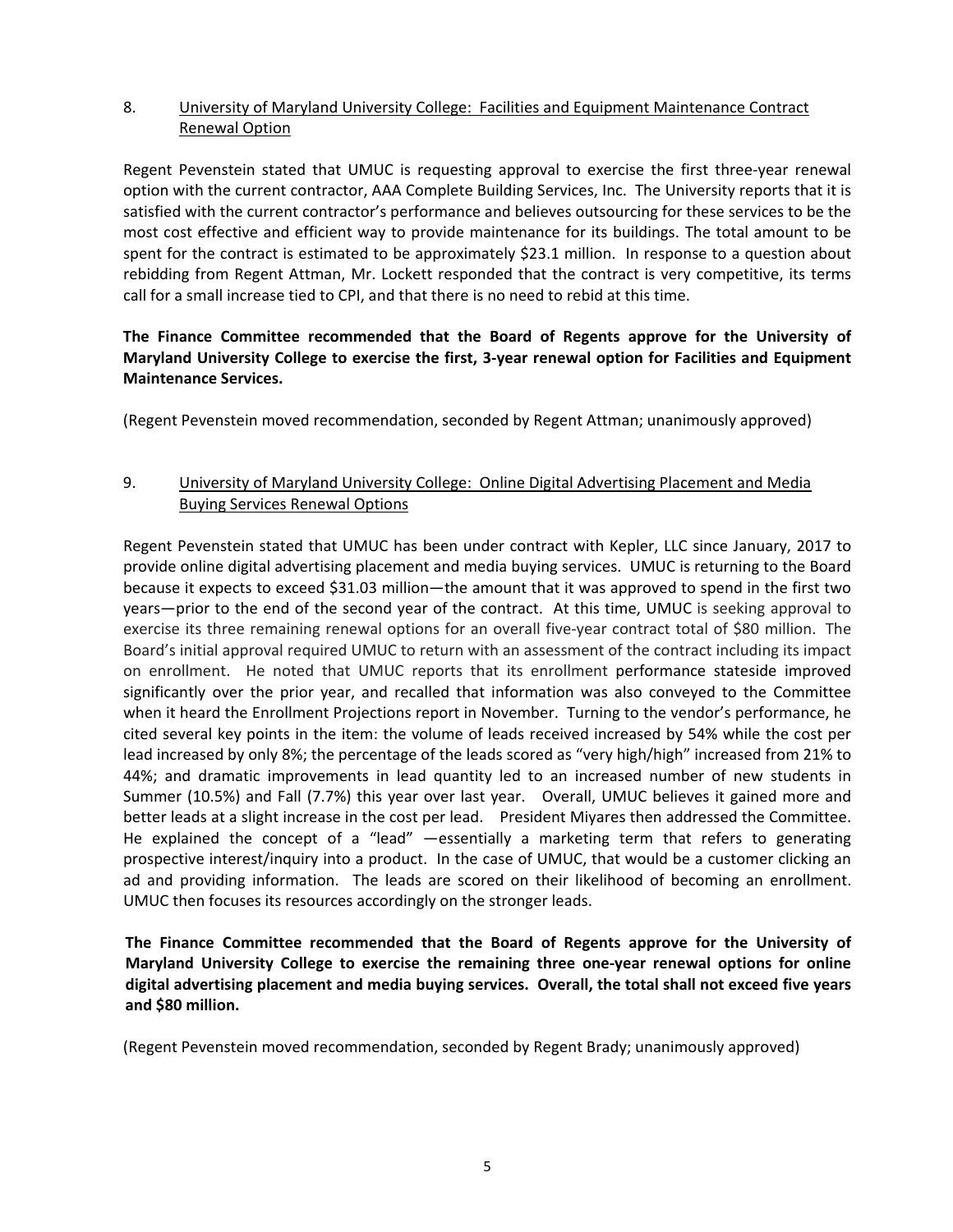#### 10. University of Maryland, College Park: Five‐Year Energy System Operation and Maintenance Agreement, and Overview of Long‐Term Energy System Renewal and Operational Plan

Regent Pevenstein asked Mr. Colella to provide an update to the Committee on the energy system program. By the use of a presentation, Mr. Colella informed the Committee of the University's long and short-term plans for its energy system. The campus intends to issue an RFP in June for the purpose of obtaining a replacement management operating agreement to allow time to develop a long‐term energy system renewal and operational project. The University will return to the Committee and Board for approval of the contract. Mr. Colella acknowledged that long-term, there will need to be a capital infusion. The plans are for the plant on the "east campus" property to continue to provide energy for the campus. It currently provides all of the steam and a significant part of the thermal. With regard to electricity, the campus produces 50% of peak during the summer months and 90% in the winter. Currently, solar panels are installed on three of the campus parking structures. The presentation contained a timeline for the program. The presentation in its entirely is available online at http://www.usmd.edu/regents/agendas/fc20180125.

# **The item was accepted for information purposes.**

# 11. University System of Maryland: Report on FY 2017 Procurement Contracts

# **The report was accepted for information purposes.**

The meeting was adjourned at 12:04 p.m.

Respectfully submitted,

 Robert L. Pevenstein Chairman, Committee on Finance